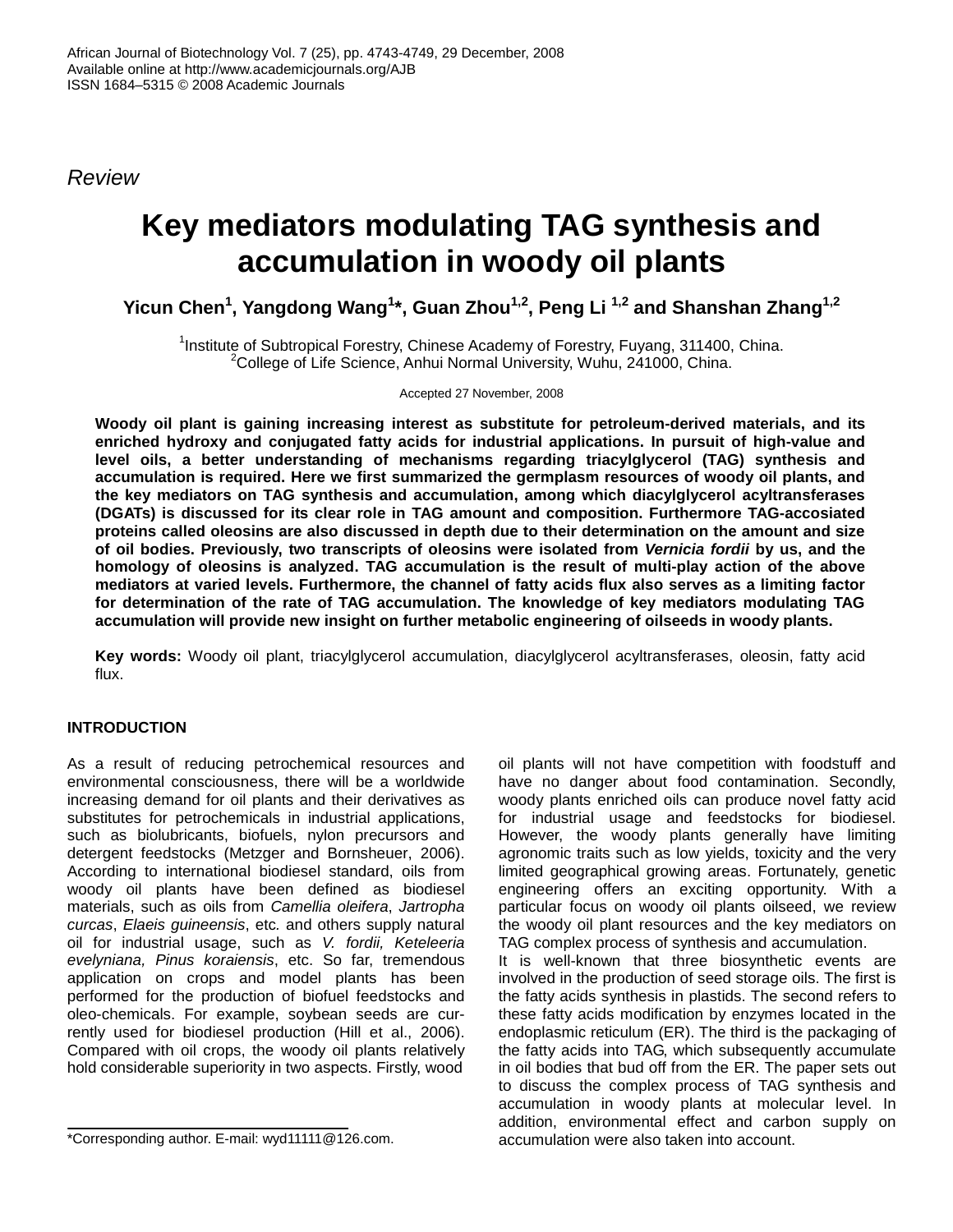## **WOODY OIL PLANTS ARE ATTRACTIVE FOR ITS USAGE**

Woody oils plants are utilized for many food and industrial applications. They include edible oils, processed ingredients for the food industry and feedstocks for chemicals such as formulation of paints, inks, resins, vanish, plastics and biodiesel production. Table 1 summarized woody oil plants resources in the world.

## **KEY ENZYMES ON NOVEL FATTY ACID MANIPULATION IN WOODY OIL PLANTS**

The constituent fatty acids in TAG confer specificity and selectivity of oil usage. Through metabolic engineering of the fatty acid composition, it is possible for woody oil plants to supply petroleum-derived materials in fuels, lubricants, and special chemicals. After fatty acids synthesis, there is an important process of manipulation, in which desaturases are active. They generally include  $\Delta^9$  and  $\Delta^{12}$  desaturase and their various homologs. Recent researches have been focused on divergent forms of the  $\Delta^{12}$ -oleic acid desaturase (FAD2-like enzyme). Divergent FAD2 forms catalyzed a wide range of fatty acid modification, including conjugation, hydroxyllation and epoxygenation (Iwabuchi et al., 2003; Cahoon and Kinney, 2005). For instance,  $\alpha$ -eleostearic acid (18:3)  $\Delta^{9}$ <sup>cis, 12cis, 15cis</sup>) in *V. fordii* (tung tree) is catalyzed by  $\Delta^{12}$ fatty acid conjugase FADX (Dyer et al., 2002). FAD2-like conjugase from *punicia granatum* (pomegranate) for punicic acid has also been described (Hornung et al., 2002; Iwabuchi et al., 2003). Furthermore, a desaturase/hydroxylase bifunctional enzyme from *Lesquerella fendleri* has been identified to produce lesquerolic acid (Broun et al., 1998; Moon et al., 2001).

## **MEDIATORS ON TAG SYNTHESIS AND ACCUMULATION IN WOODY OIL PLANTS**

The main lipids store in plants are TAGs. Generalized pathways of TAG synthesis and key mediators on its accumulation especially in the woody oil plants are depicted in this section. Our current investigation on tung tree is also mentioned here.

## **Pathways leading to TAG formation**

Formation of TAG can be achieved in several ways, as shown in Figure 1. The first classical Kennedy pathway (Kennedy, 1961), using acyl-CoA as donor and diacylglycerol (DAG) as acceptor, is catalyzed by enzyme acyl-CoA: diacylglycerol acyltransferase (DGAT) and transfers an acyl group from acyl-CoA to sn-3 of DAG and forms TAG. The second is acyl-CoA independent pathway, which uses phosphatidylcholine (PC) as acyl

donors and DAG as acceptor, catalyzed by an enzyme called phospholipids: diacylglycerol acyltransferase (PDAT), which can transfer the sn-2 acyl chain from PC to DAG, forming lyso-PC and TAG (Dahlqvist et al. 2000). Also the acyl-CoA independent pathway can be catalyzed by DGAT, using two molecules of DAG to produce TAG and monoacylglycerol (MAG) (Weselake, 2005).

#### **Key mediators involved in TAG biosynthesis and manipulation**

Much more attention has been focused on the enzymes involved in the TAG synthesis: phospholipase  $A_2$  (PLA2) and G-3-P acyltransferase (GPAT), as well as phospholipids: diacylglycerol acyltransferase (PDAT), Lyso PA acyltransferase (LPAAT) and diacylglycerol acyltransferase (DGAT). Currently, at least eight GPAT genes have been identified in *Arabidopsis thaliana*, but neither of them has been shown important in seed TAG biosynthesis (Beisson et al., 2007). PDAT catalyses the acyl transfer from PC to SN-1,2-DAG to yield TAG. But little evidence has been found to date that it plays a major quantitative or qualitative role in seed TAG metabolism (Dahlqvist et al., 2000). LPAAT genes have been proven to be useful for increasing the accumulation of target fatty acids in TAG in transgenic crops. Scarce information of these genes in woody plant has been obtained. Considering the development of woody oil plants seeds metabolic engineering, knowledge-based gene discovery and application are urgently required.

Now there is general agreement that diacylglycerol acyltransferases (DGATs) exert a strong influence on the amount and composition of TAG synthesized in developing seeds. DGAT catalyzed the committed step of oil biosynthesis by transferring a fatty acyl group from acyl-CoA to a diacylglycerol substrate to form TAG (Figure 1), and can also could employ two molecules of DAG to produce TAG and monoacylglycerol (MAG). At least three different and structurally unrelated enzymes catalyze DGAT activity, including DGAT1, DGAT2 (Shockey et al., 2006) and DGAT3 (Saha et al. 2006). For woody oil plants, DGAT1 and DGAT2 have been investigated in Tung tree, where DGAT2 is strongly induced in developing seeds, and the timing of DGAT2 gene expression coincides closely with the onset of eleostearic acid biosynthesis and total oil accumulation. Expression of tung tree DGAT2 in yeast cells resulted in elevated accumulation of TAG than DGAT1 (Shockey et al., 2006). Currently, it has been reported that DGAT1-2 with F469 a phenylalanine insertion is responsible for the increased oil and fatty acid contents in maize (Zheng et al., 2008). Lardizabal et al. (2008) showed that expression of a codon-optimized version of DGAT2A from soil fungal *Umbelopsis ramanniana* in soybean resulted in oil increase in seeds (Lardizabal et al., 2008), which offered an original indication for DGAT transgenic engineering. In addition to catalyzing a critical role in TAG synthesis,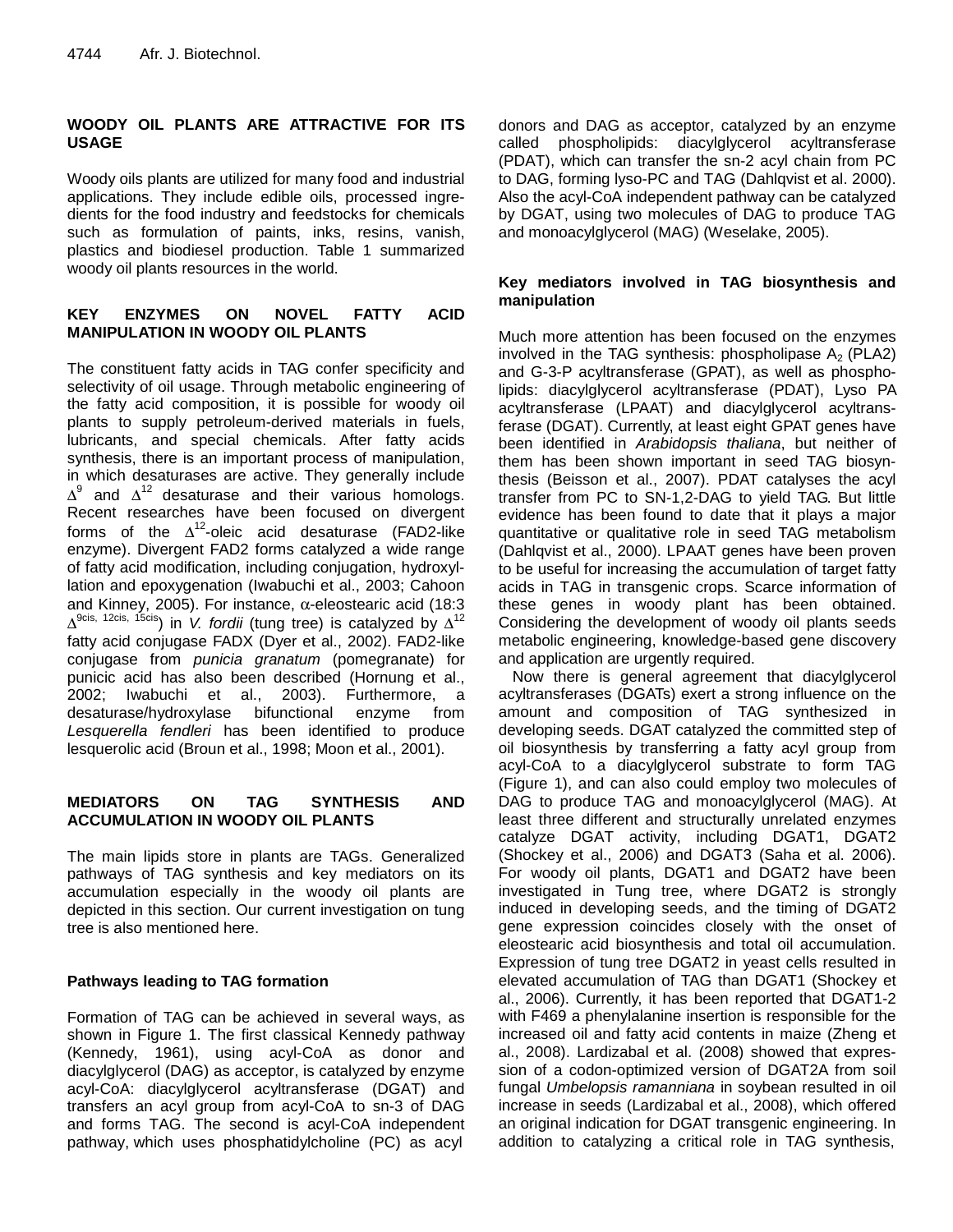**Table 1.** Woody oil plants resources summarization and their oil amounts.

| <b>Woody plant species</b> | <b>Oil position</b> | Oil (%) | <b>Woody plant species</b> | <b>Oil position</b> | Oil (%) |
|----------------------------|---------------------|---------|----------------------------|---------------------|---------|
| Aconitum flavum            | seed                | 46.9    | Lasiococca comberi         | seed                | 59.3    |
| Actinodaphne obovata       | kernel              | 51      | Lindera aggregata          | seed                | 53.1    |
| Aleurites moluccana        | kernel              | 65.4    | Lindera caudata            | Fruit               | 50.5    |
| Amesiodendron chinense     | kernel              | 50.9    | Lindera chienii            | seed                | 49.3    |
| Anacardium occidentale     | kernel              | 50.1    | Lindera chunii             | seed                | 54.1    |
| Arachis hypogaea           | kernel              | 50.7    | Lindera communis           | seed                | 53.1    |
| Butyrospermum parkii       | kernel              | 52.5    | Lindera latifolia          | seed                | 57.6    |
| Carya cathayensis          | kernel              | 67.1    | Lindera megaphylla         | seed                | 52.2    |
| Carya hunanensis           | kernel              | 54.8    | Lindera metcalfiana        | seed                | 57.3    |
| Carya illinoensis          | kernel              | 63.5    | Lindera nacusua            | kernel              | 61.6    |
| Camellia furfuracea        | kernel              | 52.1    | Lindera reflexa            | seed                | 52.5    |
| Camellia microphylla       | kernel              | 59.2    | Lindera thomsonii          | seed                | 50.5    |
| Camellia obtusifolia       | kernel              | 50.5    | Litsea chunii              | seed                | 49.4    |
| Camellia oleifera          | kernel              | 49.4    | Litsea coreana             | seed                | 61.9    |
| Camellia pitardii          | kernel              | 56      | Litsea cubeba              | seed                | 49.1    |
| Camellia reticulata        | kernel              | 58.3    | Litsea elongata            | seed                | 53      |
| Camellia sasanqua          | kernel              | 47.6    | Litsea euosma              | kernel              | 56.2    |
| Camellia semiserrata       | kernel              | 63      | Litsea glutinosa           | kernel              | 57.5    |
| Camellia vietnamensis      | kernel              | 48.1    | Litsea panamonja           | kernel              | 51.2    |
| Canarium album             | kernel              | 58.1    | Litsea populifolia         | Fruit               | 49.4    |
| Canarium bengalense        | kernel              | 57      | Litsea pungens             | kernel              | 55.4    |
| Canarium pimela            | kernel              | 59.4    | Litsea rotundifolia        | seed                | 62.5    |
| Celtis wightii             | kernel              | 68.1    | Macaranga adenantha        | kernel              | 60.3    |
| Cephalotaxus fortunei      | kernel              | 63.6    | Macadamia ternifolia       | kernel              | 66.5    |
| Cephalotaxus sinensis      | kernel              | 63.3    | Madhuca pasquieri          | kernel              | 46.6    |
| Cerbera manghas            | kernel              | 59.1    | Malania oleifera           | kernel              | 58.2    |
| Cinnamomum burmannii       | seed                | 59.4    | Maytenus austroyunnanensis | seed                | 57.4    |
| Cinnamomum glanduliferum   | kernel              | 59.9    | Maytenus hookeri           | seed                | 56.6    |
| Cinnamomum japonicum       | seed                | 58.3    | Mesua nagassarium          | kernel              | 76.5    |
| Cinnamomum porrectum       | kernel              | 55.4    | Melliodendron xylocarpum   | kernel              | 49.6    |
| Cinnamomum saxatile        | kernel              | 54.8    | Momordica macrophylla      | kernel              | 46.4    |
| Cinnamomum septentrionale  | kernel              | 56.3    | Neocinnamomum caudatum     | kernel              | 57.4    |
| Citrus grandis             | kernel              | 49.5    | Neocinnamomum delavayi     | kernel              | 62.8    |
| Citrus reticulata          | kernel              | 46.8    | Neolitsea aurata           | seed                | 54.1    |
| Cocos nucifera             | fruit               | 59.3    | Neolitse phanerophlebia    | Fruit               | 51.4    |
| Cordia dichotoma           | seed                | 51.8    | Neolitsea umbrosa          | Fruit               | 57.5    |
| Corylopsis multiflora      | kernel              | 51.5    | Ostodes paniculatus        | kernel              | 55      |
| Corylus ferox              | fruit               | 62.9    | Persea americana           | fruit               | 50      |
| Corylus heterophylla       | fruit               | 54.4    | Pinus armandi              | kernel              | 57.1    |
| Corylus mandshurica        | fruit               | 63.8    | Pinus koraiensis           | kernel              | 69.7    |
| Delavaya yunnanensis       | kernel              | 70      | Pistacia chinensis         | Fruit               | 24.4    |
| Deutzianthus tonkinensis   | kernel              | 49.7    | Polyalthia plagioneura     | kernel              | 54.7    |
| Diplopanax stachyanthus    | kernel              | 57.1    | Podocarpus nagi            | kernel              | 48.4    |
| Dracontomelon duperreanum  | kernel              | 64      | Prunus amygdalus           | kernel              | 58.4    |
| Dracontomelon macrocarpum  | kernel              | 69.5    | Prunus armeniaca           | kernel              | 51.9    |
| Dysoxylum binectariferum   | Fruit               | 52.2    | Prunus davidiana           | kernel              | 50.9    |
| Eberhardtia aurata         | kernel              | 51.3    | Prunus mira                | kernel              | 50.6    |
| Eberhardtia tonkinensis    | kernel              | 57.5    | Prunus sibirica            | kernel              | 49.9    |
| Elaeis guineensis          | fruit               | 65.6    | Prunus undulata            | kernel              | 54.2    |
| Euonymus acanthocarpus     | seed                | 47      | Pterospermum menglungense  | seed                | 47.6    |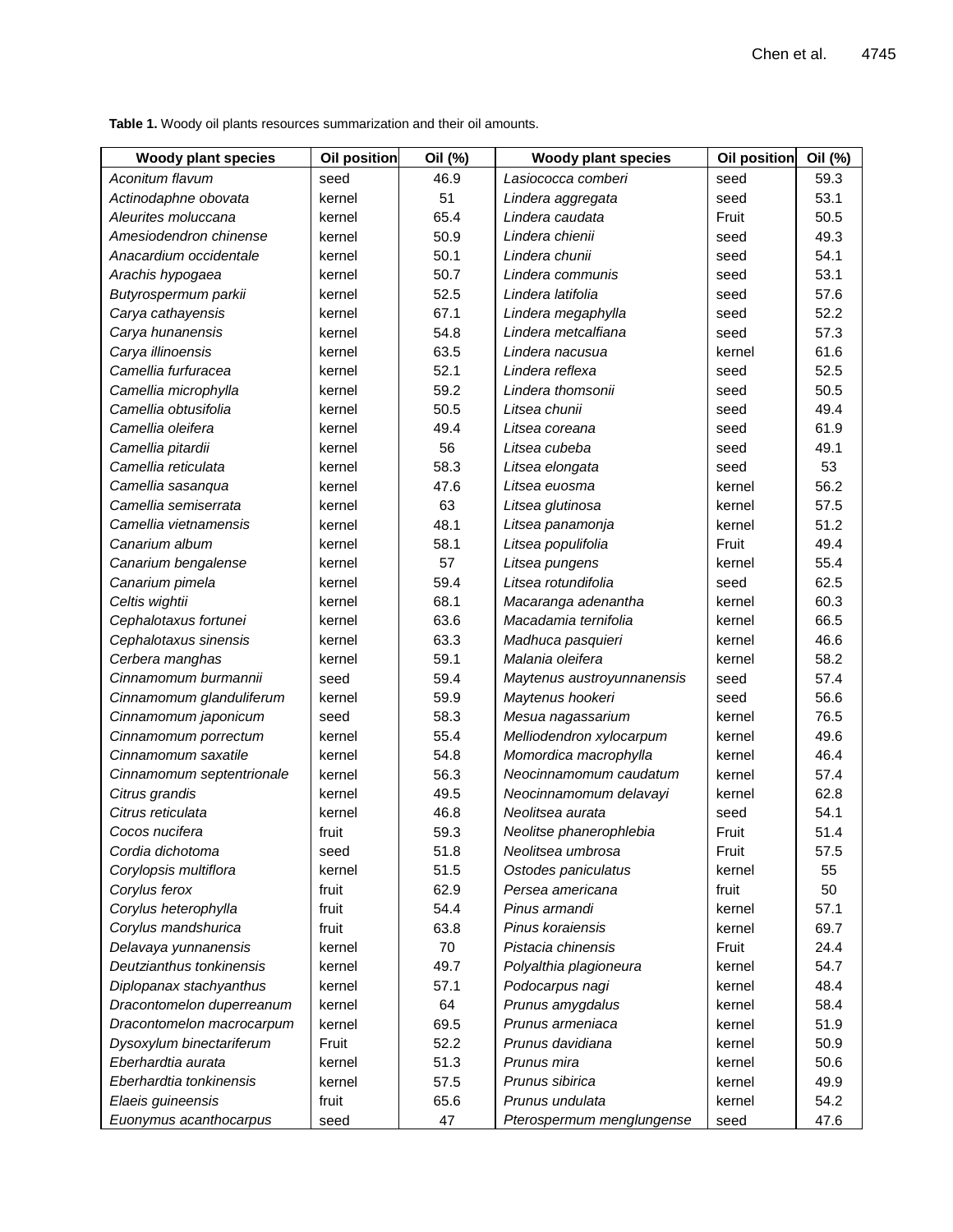#### **Table 1.** Contd.

| Euonymus carnosus         | seed   | 47.8 | Pyrularia edulis         | kernel | 62.5 |
|---------------------------|--------|------|--------------------------|--------|------|
| Euonymus grandiflorus     | seed   | 51.2 | Pyrularia sinensis       | kernel | 60.7 |
| Euonymus hamiltonianus    | seed   | 52.6 | Sarcandra glabra         | seed   | 51.2 |
| Euonymus laxiflorus       | seed   | 46.3 | Santalum album           | kernel | 62.6 |
| Euonymus macropterus      | seed   | 47.5 | Sapium japonicum         | seed   | 54.7 |
| Euonymus myrianthus       | seed   | 49.3 | Schleichera trijuga      | kernel | 68.8 |
| Euonymus streptopterus    | seed   | 47.4 | Scleropyrum wallichianum | kernel | 66.4 |
| Fagus longipetiolata      | seed   | 42.8 | Sesamum indicum          | seed   | 51.1 |
| Handeliodendron bodinieri | kernel | 52.6 | Sloanea hemsleyana       | seed   | 51   |
| Hodgsonia macrocarpa      | kernel | 64.2 | Sloanea sinensis         | seed   | 49.5 |
| Horsfieldia pandurifolia  | kernel | 56.2 | Styrax confusus          | kernel | 52.8 |
| Hydnocarpus               | kernel | 51.2 | Sumbaviopsis albicans    | kernel | 58.2 |
| Juglans cathayensis       | kernel | 68.6 | Thevetia peruviana       | kernel | 72.4 |
| Juglans mandshurica       | kernel | 68.2 | Treminalia catappa       | kernel | 59.4 |
| Juglans regia             | kernel | 66.2 | Trewia nudiflora         | kernel | 57.9 |
| Juglans sigillata         | kernel | 69.4 | Tutcheria championi      | kernel | 59.1 |
| Jatropha curcas           | kernel | 56.6 | Tutcheria hirta          | kernel | 64.9 |
| Keteleeria davidiana      | seed   | 47.9 | Vernicia montana         | kernel | 52.5 |
| Keteleeria evelyniana     | seed   | 59.7 | Vernicia fordii          | kernel | 80.0 |
| Keteleeria fortunei       | seed   | 48.4 | Xanthoceras sorbifolia   | kernel | 59.9 |



**Figure 1.** (A) The general pathway of TAG synthesis and accumulation. The first is classical Kennedy pathway catalyzed by enzyme GPAT, LPAAT and DGAT. The second is acyl-CoA independent pathway catalyzed by enzyme PDAT. The fatty acids flux between FA-PC, FA-CoA and TAG determine the final TAG level. (B) The bottlenecks in engineering plants to accumulate TAG enriched novel fatty acids are the low production of TAG but high FA-PC.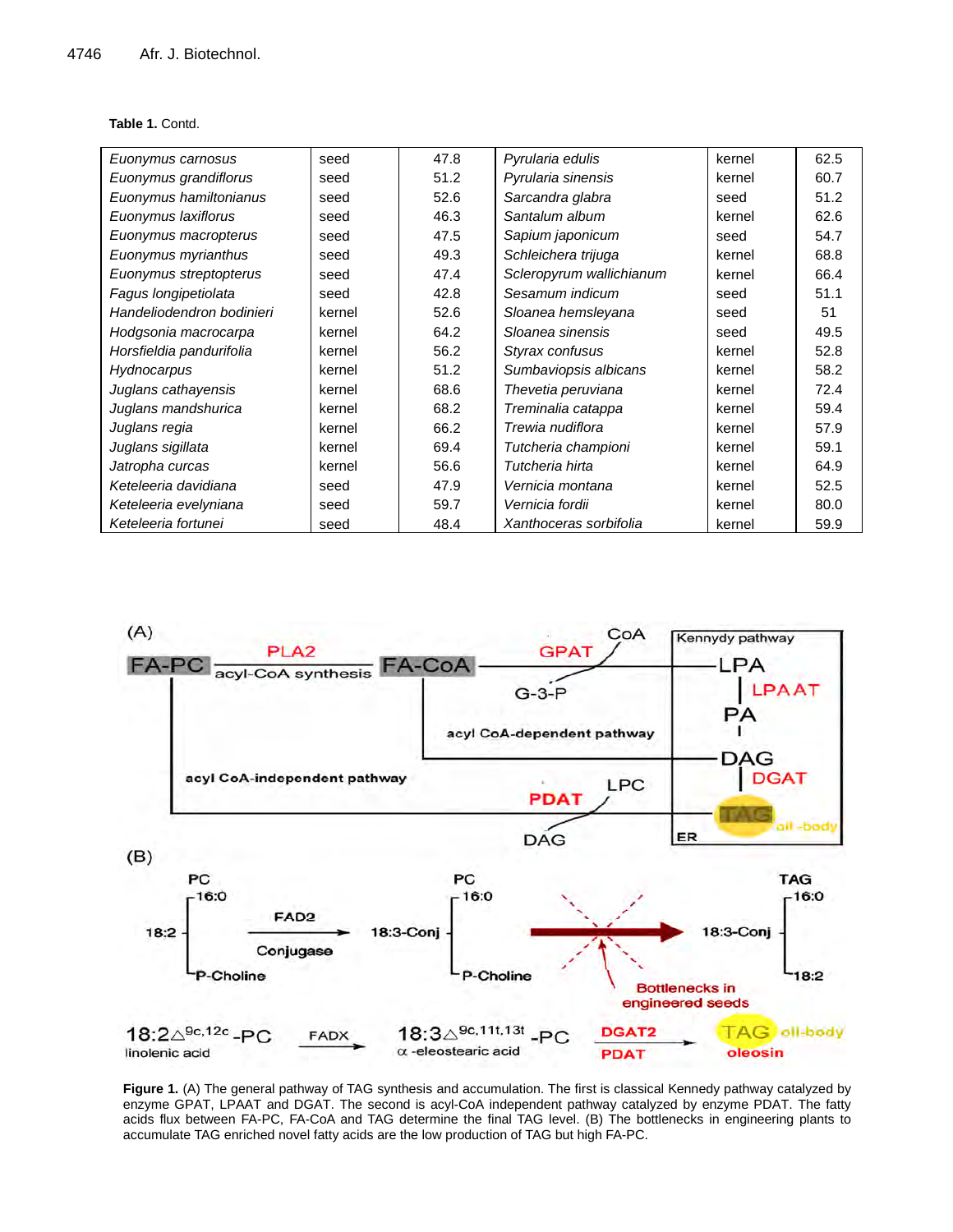

**Figure 2.** The homology of oleosins in woody plants. There is conserved "proline knot": PX<sub>5</sub>SPX<sub>3</sub>P-. The oleosin of *V. fordii* is mostly homologous to *Jatropha curcas* and *C. oleifera*.

DGAT also has been shown involved in lipid metabolism associated with germination and leaf senescence. Furthermore, DAGT2 has been reported as a key regulator on solving the "bottleneck" (Figure 1), that is, the low TAG production in transgenic plants (Cahoon et al., 2007). In a word, the work above highlights DGATs as promising targets for manipulating TAG content and the constituent fatty acids.

#### **Oleosins - the proteins could modulate oil body structure and TAG accumulation**

TAGs accumulate in structures known as oil bodies or oleosomes, the number and size of which are correlative with TAG content. Oil bodies vary in diameter from about 0.6 to 2 µm (Huang, 1992) and comprise a matrix of TAG surrounding by a phospholipids monolayer embedded by one major type of proteins called oleosins, which are usually presented as two or more isoforms and mainly expressed in seeds. Oelosins share similar structure properties including a long hydrophobic domain around a 12-amino acid motif called a proline knot (Abell et al., 1997), both of which are essential for correct targeting to oil bodies (Van Rooijen and Moloney, 1995). Oleosins promote steric hindrance and electrical repulsion between oil bodies and prevent the organelles from coalescing during seed maturation, desiccation and germination (Tzen et al., 1992; Leprince et al., 1998). Oleosins accumulation has been proved to determine the size of oil bodies through the experiment that oleosin suppression resulted in an aberrant phenotype of embryo cells that contain unusually large oil bodies (Siloto et al., 2006). We first isolated oleosin cDNAs from *V. fordii*; they are most homologous to those in *J. curcas* and *C. oleifera* in oil woody plants, as indicated in Figure 2.

Moreover, the suppression of oleosins had a small but statistically significant effect on fatty acid preferences in TAG (Siloto et al., 2006). Therefore, the introduction of a foreign oleosin may be an alternative way to choose fatty acid and increase TAG accumulation through modulating oil body size.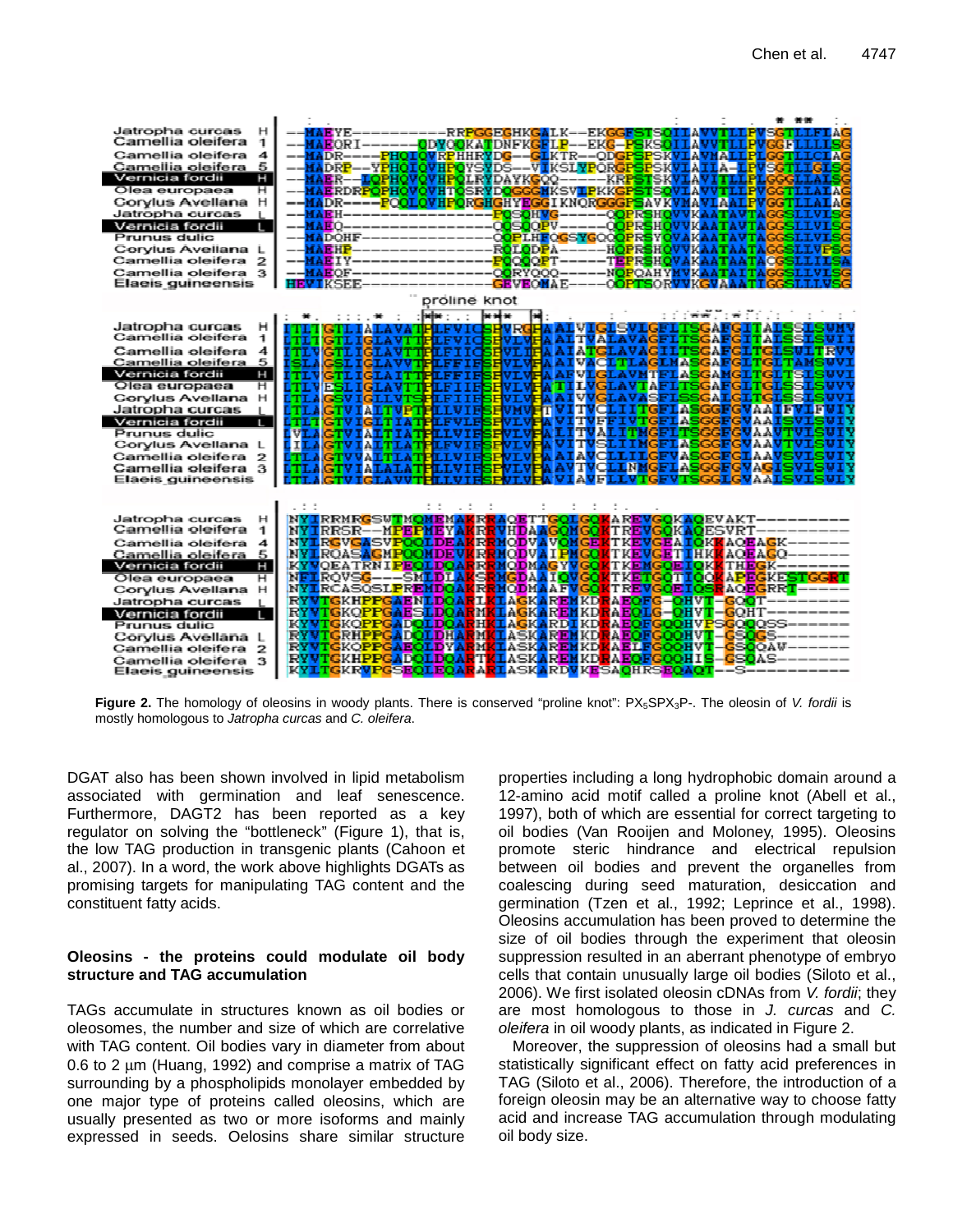#### **Direction of fatty acids flux into TAG**

The production of high TAG level enriched novel fatty acid is the pursuit of biologists. But most of the cases are undesirable especially in transgenic plants. The exotic fatty acids generally could not be stored in the right place. Most of them are integrated in phosphatidylcholine (PC) instead of storing in oil bodies and ultimately in TAG form, depicted as Figure 1B. For example, FAD2-like genes isolated from *Morordica charantia* and *Impatiens balsamina* produce α–eleostearic acid and α–parinaric acid in transgenic plants only at a third of the level in the native species (Cahoon et al., 1999). The results strongly indicated that there is a fatty acid channel into TAG after synthesis. The direction of fatty acids flux between the PC, acyl-CoA and TAG pools determines final TAG level (Lardizabal et al., 2008) (Figure 1A). The above key mediators in TAG synthesis, including GPAT, LPAAT, DGAT and PDAT, seemed to be involved in prevention of the unusual fatty acids in PC and other membrane phospholipids and directs them into TAG. Among them, DGATs enzymes are proven to be more crucial for the direction of fatty acid flux into TAG (Zheng et al., 2008; Shockey et al., 2006; Kroon et al., 2006).

### **CONCLUSION AND PERSPECTIVES**

Woody oil plants, as a substitute of oil crops to supply petroleum-derived materials and wide application in industry, have a prominent future. However, large-scale production of these woody oil plant species through traditional farming and breeding procedure has a diversity of problems, such as poor agronomic traits and management. With the fast development of molecular biology and the study on the model plants, the most promising route to the development of such renewable resources is via oilseed genetic engineering. Recently, knowledge about TAG synthesis and accumulation in woody oil plants has been gradually realized. Tung tree for example, FAD2, FAX, Oleosins, DGAT1 and DGAT2 has been well studied, but for the woody oil plants, there is still a long way to go to obtain useful information.

In view of complicated processes participating in TAG synthesis and accumulation, the three aspects should be taken into account in increasing TAG accumulation. The first is that the multi-play and multi-level regulation should be elucidated. In transgenic plants, the mediators always cooperate at transcriptional and translational level. The second is the cellular regulation of mediators. The compartmentalization of enzymes activity within specific regions or subdomains of the ER might be essential for both novel fatty acid synthesis and their channeling into TAG (Dyer and Mullen, 2008). The biochemical and immunolocalization studies of FAD2-like enzyme, such as fad2 and FADX in tung tree, have shown their location exclusively in the ER and this introduces a sort of topological orientation in ER membranes (Dyer et al. 2002). DGATs are also localized in subdomains of ER and hold potential for compartmentalization of oil biosynthesis (Shockey et al., 2006; Dyer and Mullen, 2008). The third aspect is that the environmental factors including light intensity, temperature, mineral deprivation, osmotic agent, together with alteration of carbon source also contribute to the process of TAG accumulation and so should be considered in farming and management.

#### **REFERENCES**

- Abell BM, Holbrook LA, Abenes M, Murphy DJ, Hills MJ and Moloney MM (1997). Role of the proline knot motif in oleosin endoplasmic reticulum topology and oil body targeting. Plant Cell. 9: 1481-149.
- Beisson F, Li Y, Bonaventure G, Pollard M, Ohlrogge JB (2007). The acyltransferase GPAT required for the synthesis of suberin in seed coat and root of *Arabidopsis*. Plant Cell. 19: 351-368.
- Broun P, Boddupalli S, Somerville C (1998). A bifunctional oleate 12 hydroxylase: desaturase from Lesquerella fendleri. Plant J.13: 201- 210.
- Cahoon EB, Carlson TJ, Ripp KG, Schweiger BJ, Cook GA, Hall SE, Kinney AJ (1999). Biosynthetic origin of conjugated double bonds: Production of fatty acid components of high-value drying oils in transgenic soybean embryos. Proc. Natl. Acad. Sci. 96: 12935- 12940.
- Cahoon EB, Kinney AJ (2005). The production of vegetable oils with novel properties: using genomic tools to probe and manipulate plant fatty acid metabolism. Eur. J. Lipid. Sci. 107: 239-243.
- Cahoon EB, Shockey JM, Dietrich CR, Gidda SK, Mullen RT, Dyer JM (2007). Engineering oilseeds for sustainable production of industrial and nutritional feedstocks: solving bottlenecks in fatty acid flux. Curr. Opin. Plant Biol. 10: 236-244
- Dahlqvist A, Ståhl Ulf, Lenman M, Banas A, Lee M, Sandager L, Ronne H, Stymne S (2000). Phospholipid:diacylglycerol acyltransferase: an enzyme that catalyzes the acyl-CoA independent formation of triacylglycerol in yeast and plants. Proc. Natl. Acad. Sci. 97: 6487- 6492.
- Dyer JM, Chapital DC, Kuan JCW, Mullen RT, Turner C, Mckeon TA, Pepperman AB (2002). Molecular analysis of a bifunctional fatty acid conjugase/desaturase from Tung. implications for the evolution of plant fatty acid diversity. Plant Physiol. 130: 2027-2038.
- Dyer JM, Mullen RT (2008). Engineering plant oils as high-value industrial feedstocks for biorefining: the need for underpinning cell biology research. Physiol. Plant*.* 132: 11-22
- Hill J, Nelson E, Tilman D, Polasky S, Tiffany D (2006). Environmental, economic and energetic costs and benefits of biodiesel and ethanol biofuels. Proc. Natl. Acad. Sci. 103: 11206-11210.
- Hornung E, Pernstich C, Feussner I (2002). Formation of conjugated Delta11Delta13-double bonds by Delta12-linoleic acid (1,4)-acyl-lipiddesaturase in pomegranate seeds. Eur. J. Biochem. 269: 4852-4859.
- Huang AHC (1992). Oil bodies and oleosins in seeds. Ann. Rev. Plant Physiol. Plant Mol. Biol. 43: 177-200.
- Iwabuchi M, Kohno-Murase J, Imamura J (2003). 12-Oleate Desaturase-related enzymes associated with formation of conjugated *trans*-11, *cis*-13 Double Bonds. J. Biol. Chem. 278: 4603-4610.
- Kennedy EP (1961). Biosynthesis of Complex Lipids, Fed. Proc. Am. Soc. Exp. Biol. 20: 934-940.
- Kroon JTM, Wei W, Simon WJ, Slabas AR (2006). Identification and functional expression of a type 2 acyl-CoA:diacylglycerol acyltransferase (DGAT2) in developing castor bean seeds which has high homology to the major triglyceride biosynthetic enzyme of fungi and animals. Phytochemistry. 67: 2541-2549
- Lardizabal K, Effertz R, Levering C, Mai J, Pedroso MC, Jury T, Aasen E, Gruys K, Bennett K (2008). Expression of *Umbelopsis ramanniana* DGAT2A in seed increases oil in soybean. Plant Physiology. in press
- Leprince O, Van Aelst AC, Pritchard HW, Murphy DJ (1997). Oleosins prevent oil-body coalescence during seed imbibition as suggested by